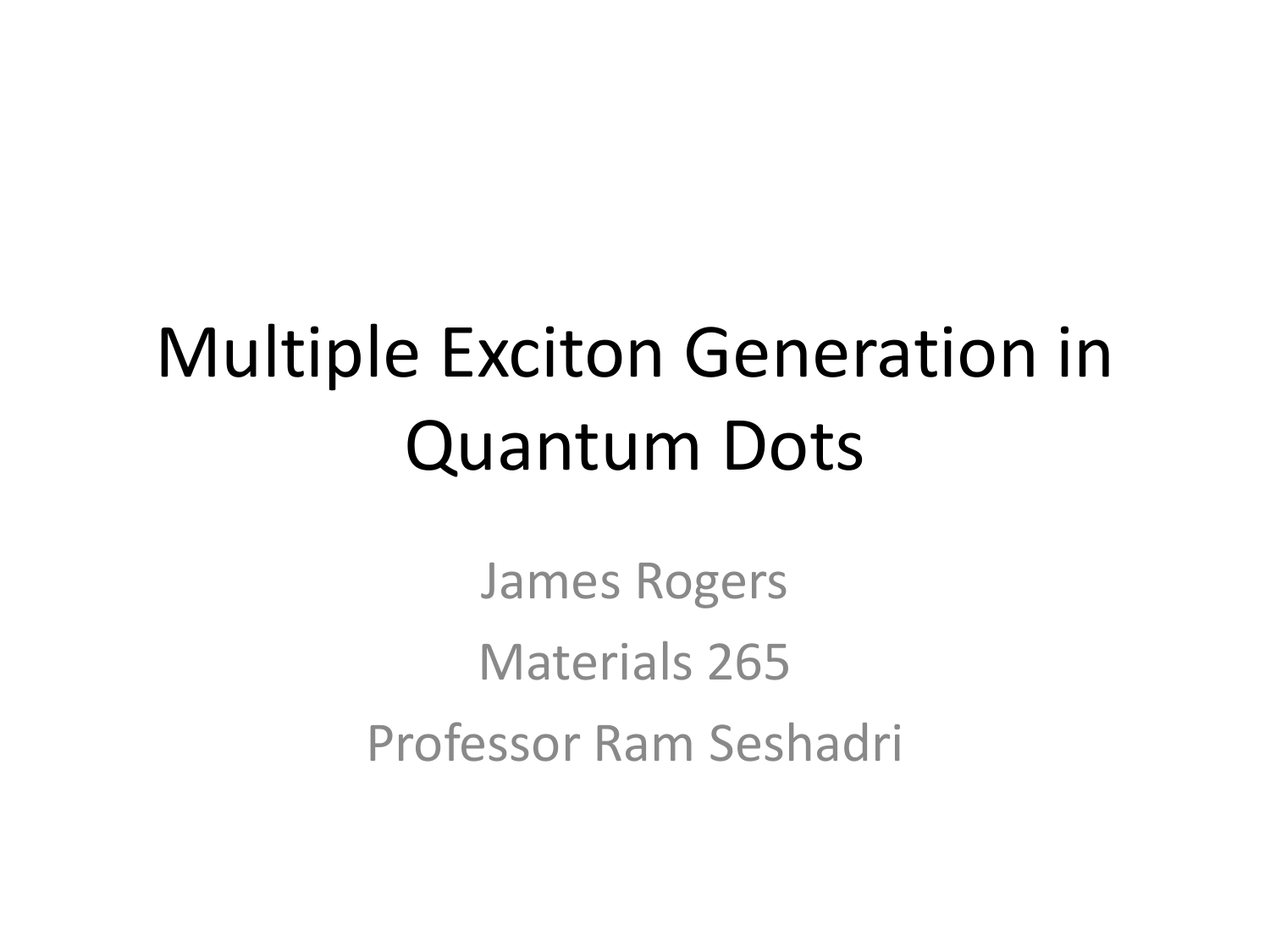#### Exciton Generation



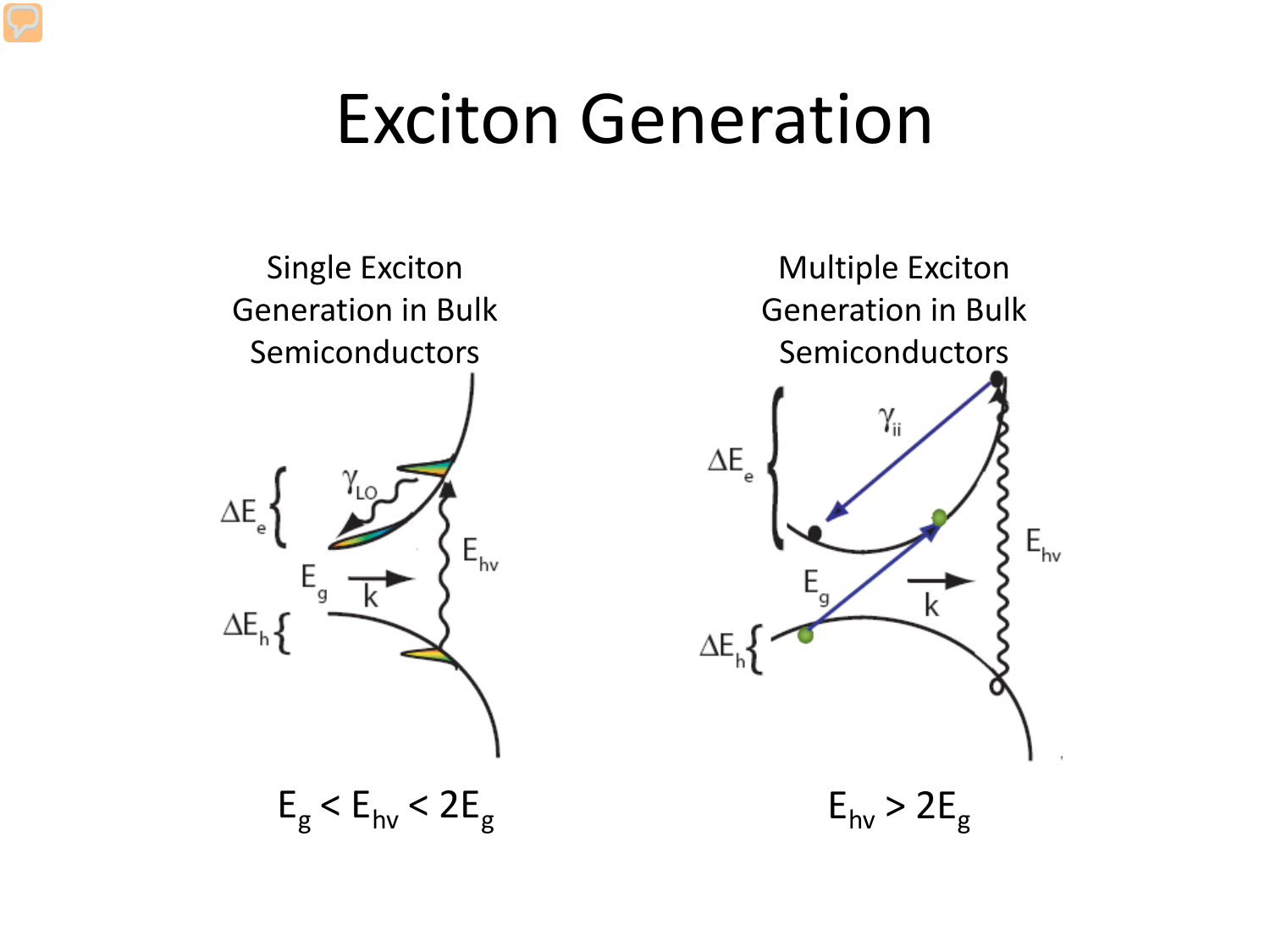# Singe exciton efficiency limits

- Record Laboratory efficiency for crystalline silicon under solar irradiation: **24.7%**
- Thermodynamic limit for one photon-one exciton generation under solar irradiation: **33%**
- Amount of incident energy lost as heat: **47%**

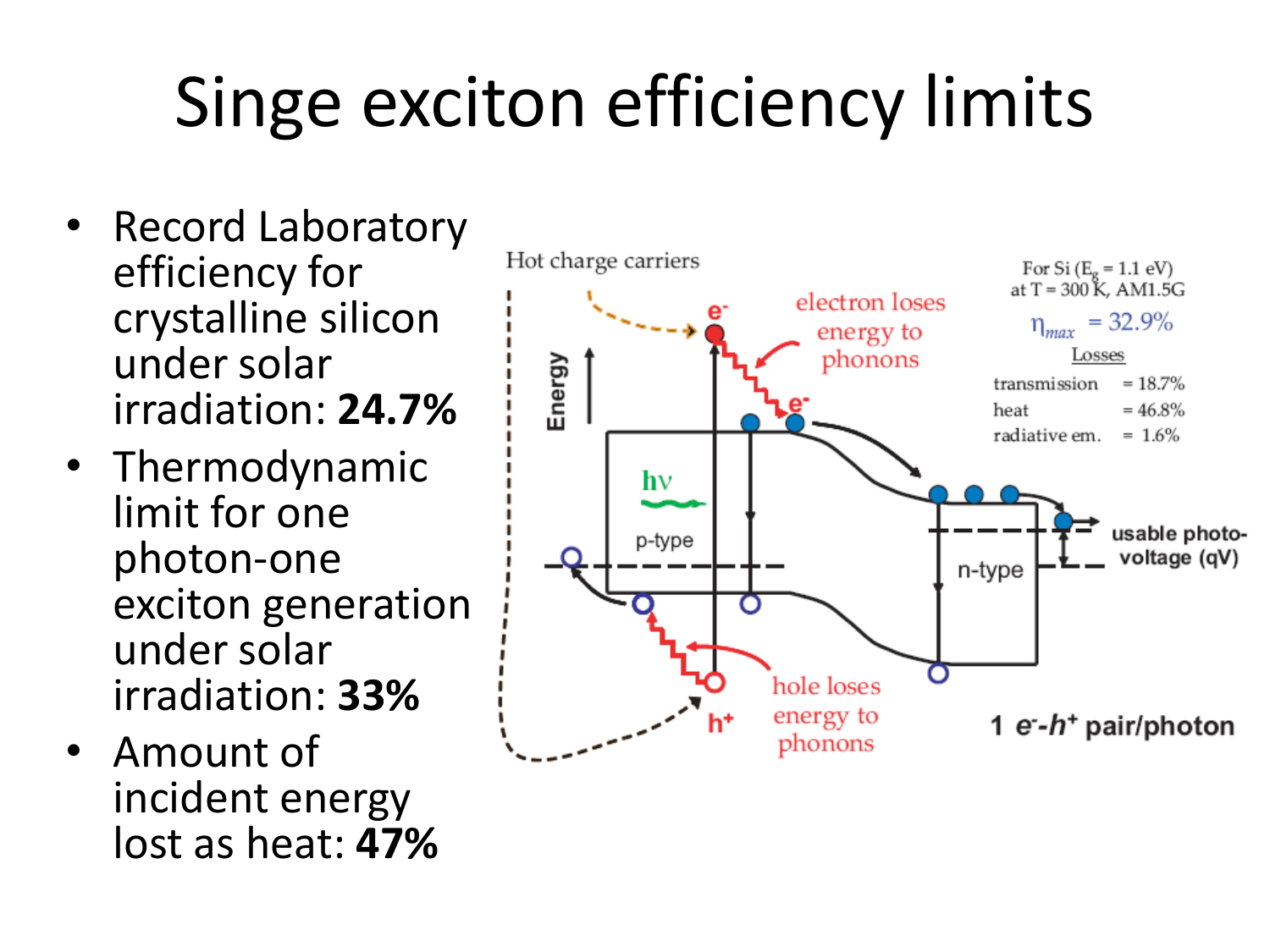# Multiple exciton efficiency limits



– Theoretical efficiency if carriers are extracted prior to cooling: **67%**

- For  $E_{hv}$  > 2⋅ $E_g$  we consider three possibilities
	- $-1$  e<sup>-h+</sup> pair per photon
	- $-$  2 e<sup>-h+</sup> pairs per photon
	- $-$  M e<sup>-h+</sup> pairs per photon
- Theoretical efficiency achieved through MEG: **43%**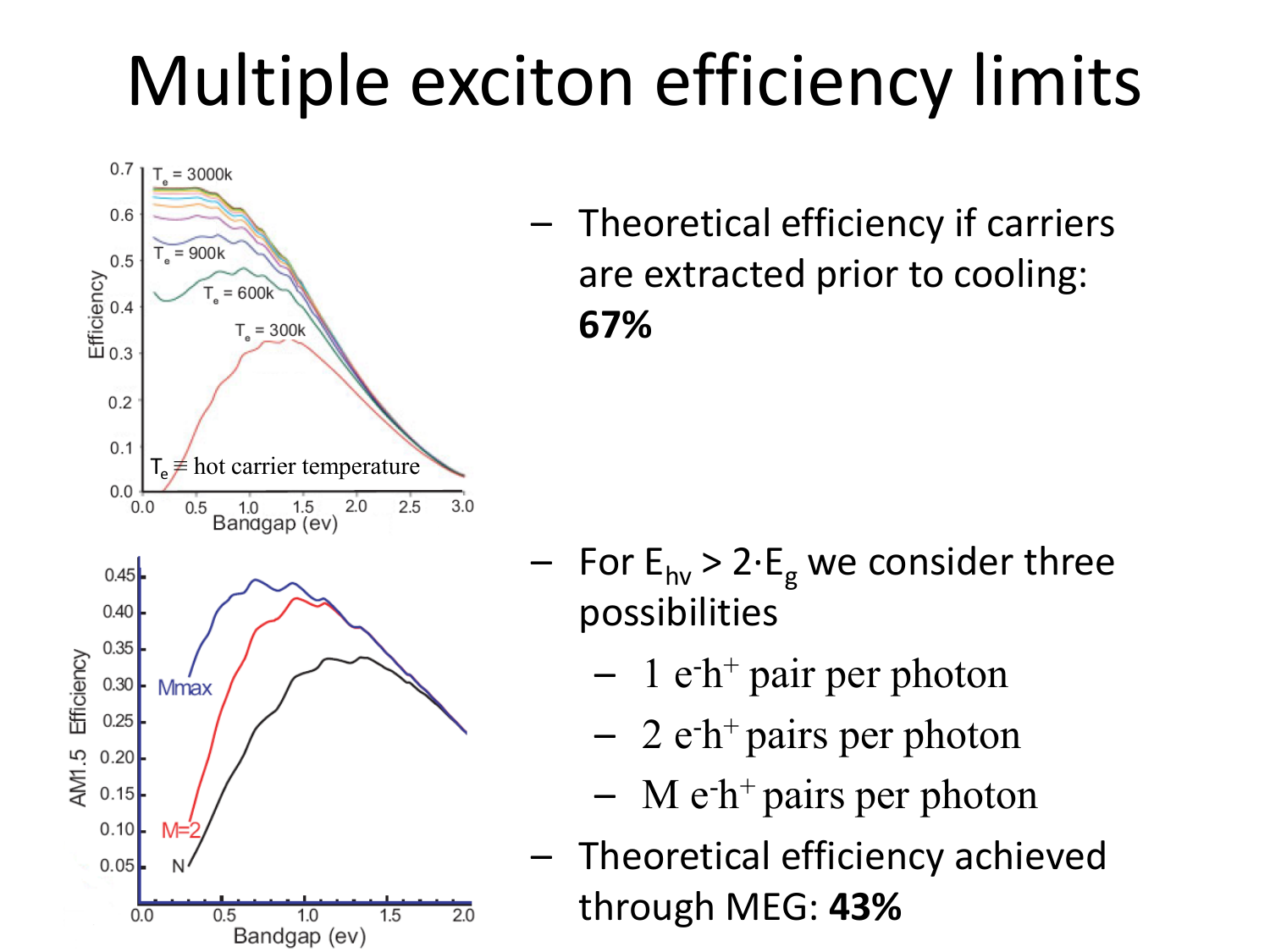### How does MEG occur?

• Impact ionization

– Consider the familiar auger recombination process:



– Consider the inverse of this process:

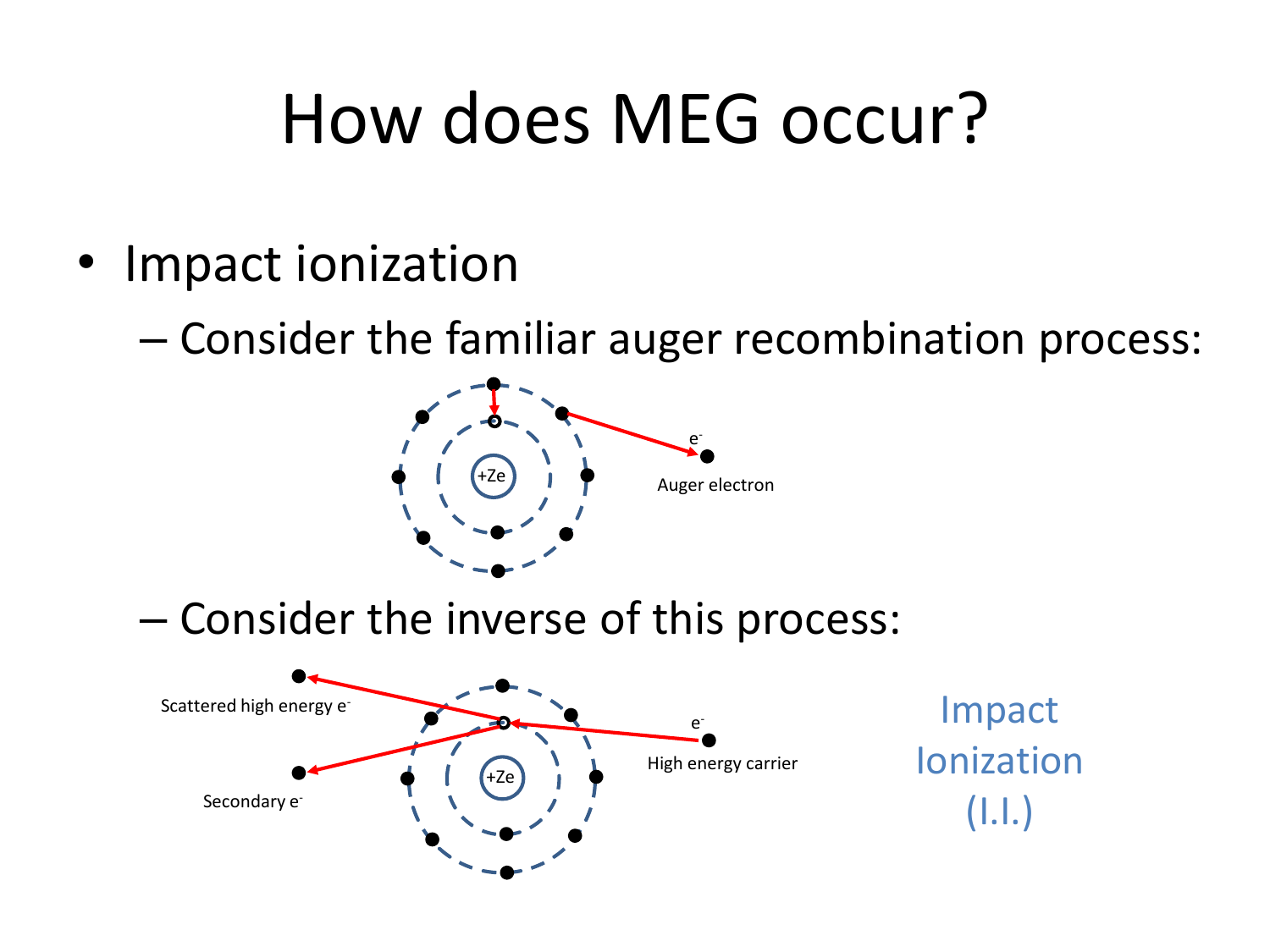# MEG is an unlikely process

- Competing processes
	- $-$  Inelastic carrier-carrier scattering (10<sup>13</sup> sec<sup>-1</sup>)
		- Dependent on carrier concentration
	- $-$  Phonon scattering (10<sup>12</sup> sec<sup>-1</sup>)
		- Independent of carrier concentration
	- Auger recombination
	- Exciton-exciton annihilation (10-100 ps)
		- Exciton concentration dependent

*Impact ionization rates in bulk semiconductors surpass phonon scattering rates only when the electron kinetic energy exceeds*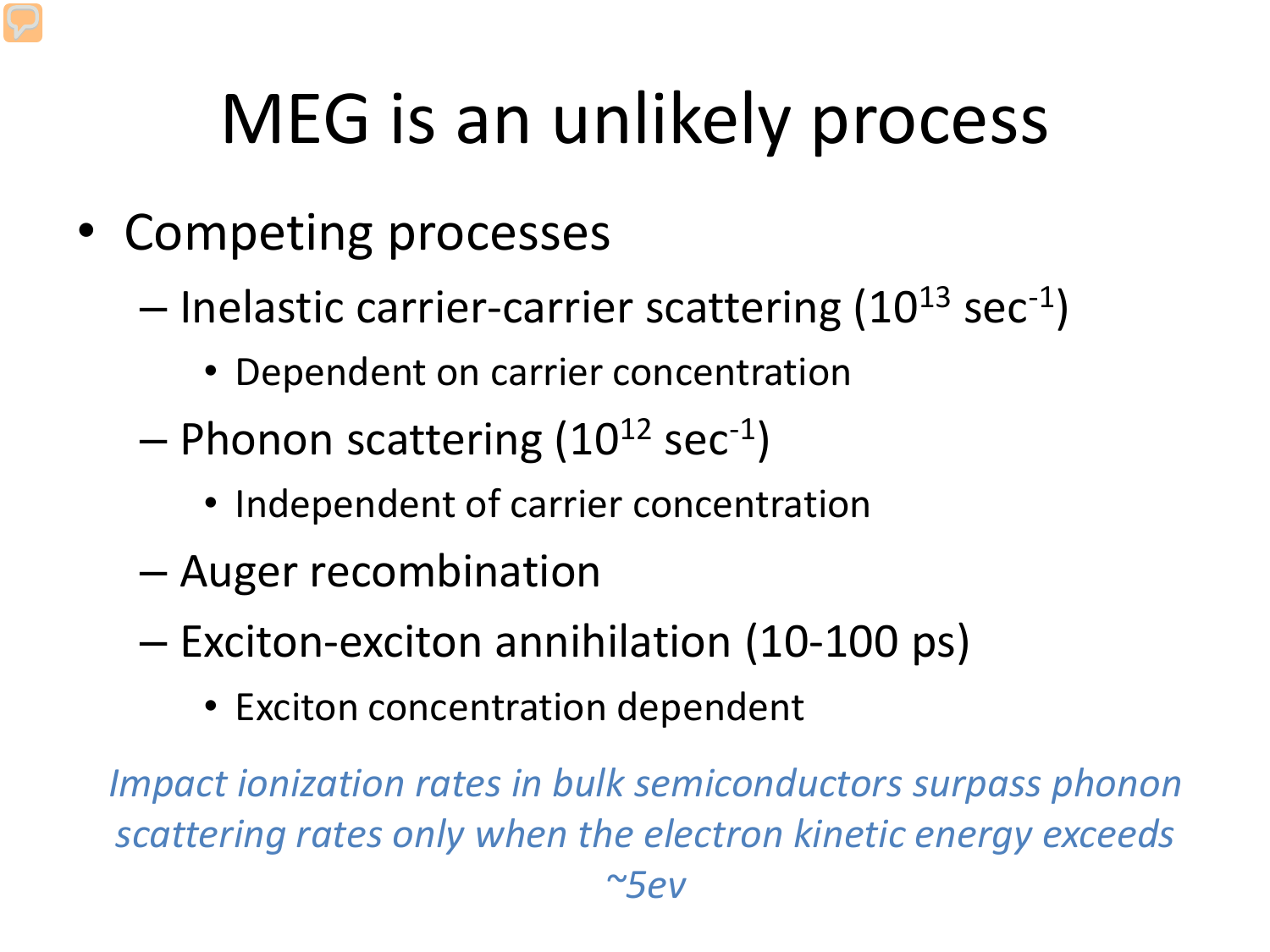#### Effects of quantum confinement

Bulk Nanocrystal  $1D_e$  $1P_e$  $1S_{\sim}$ CB<sub>/</sub>  $E_{q}$  $1S<sub>h</sub>$ VB  $1P_h$  $1D_h$ 

Discretization of electronic structure





Importance of Surface States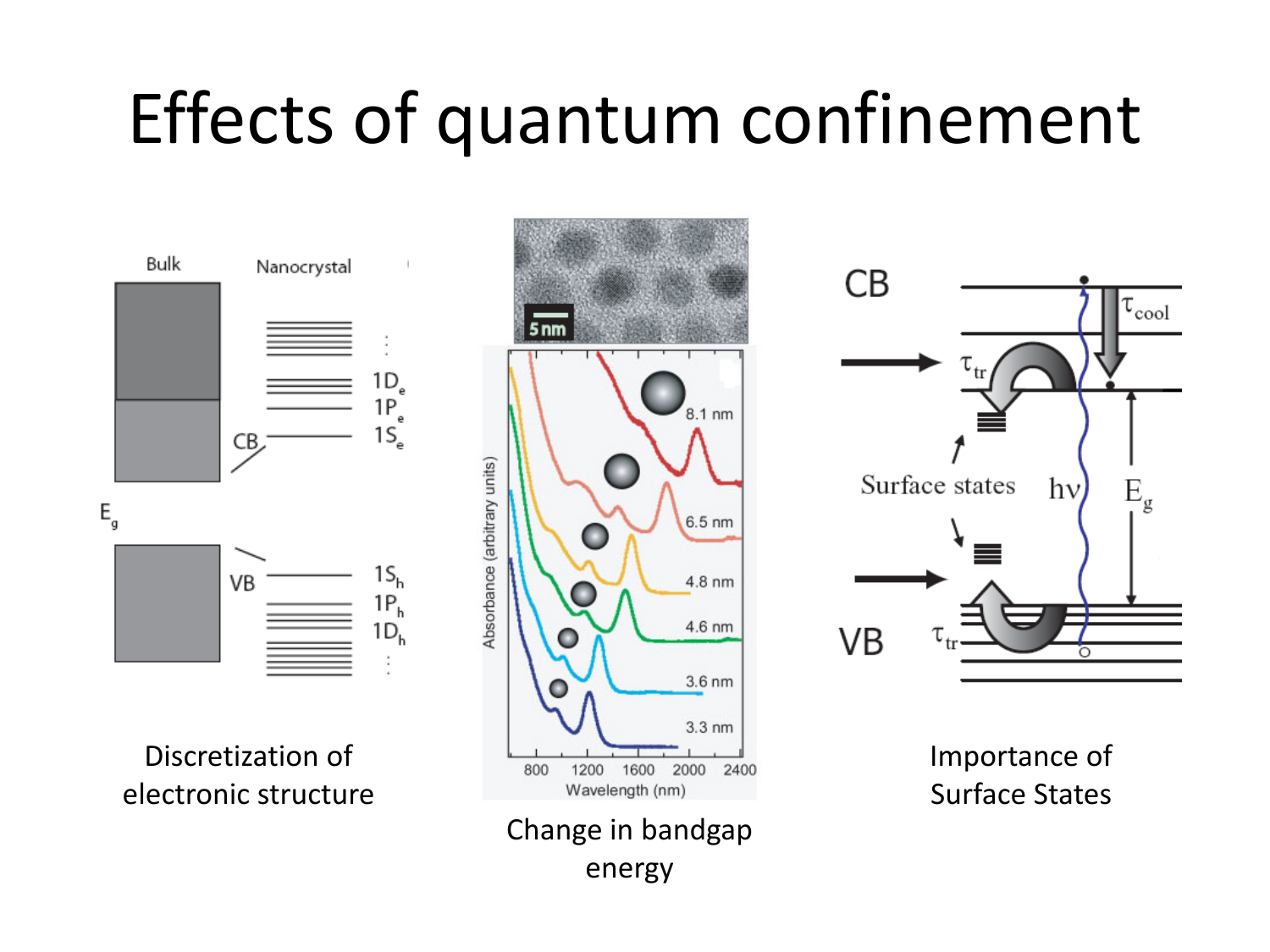#### Effect of particle size on band structure



PbSe OD  $1.0$  $\begin{array}{c}\n\text{Asorbance (O.D.)} \\
\text{Asorbance (O.D.)} \\
\text{or} \\
\text{A}\n\end{array}$ 8  $1.0$  $1.2$  $0.8$  $14$ Photon energy (eV) .76eV = 1632 nm Exciton  $0.2$  $0.0$  $1.0$  $1.5$  $2.0$  $2.5$ Photon energy (eV)

Theoretical transitions for four PbSe QD sizes with experimental transitions superimposed.

Observable size effects on particle absorbance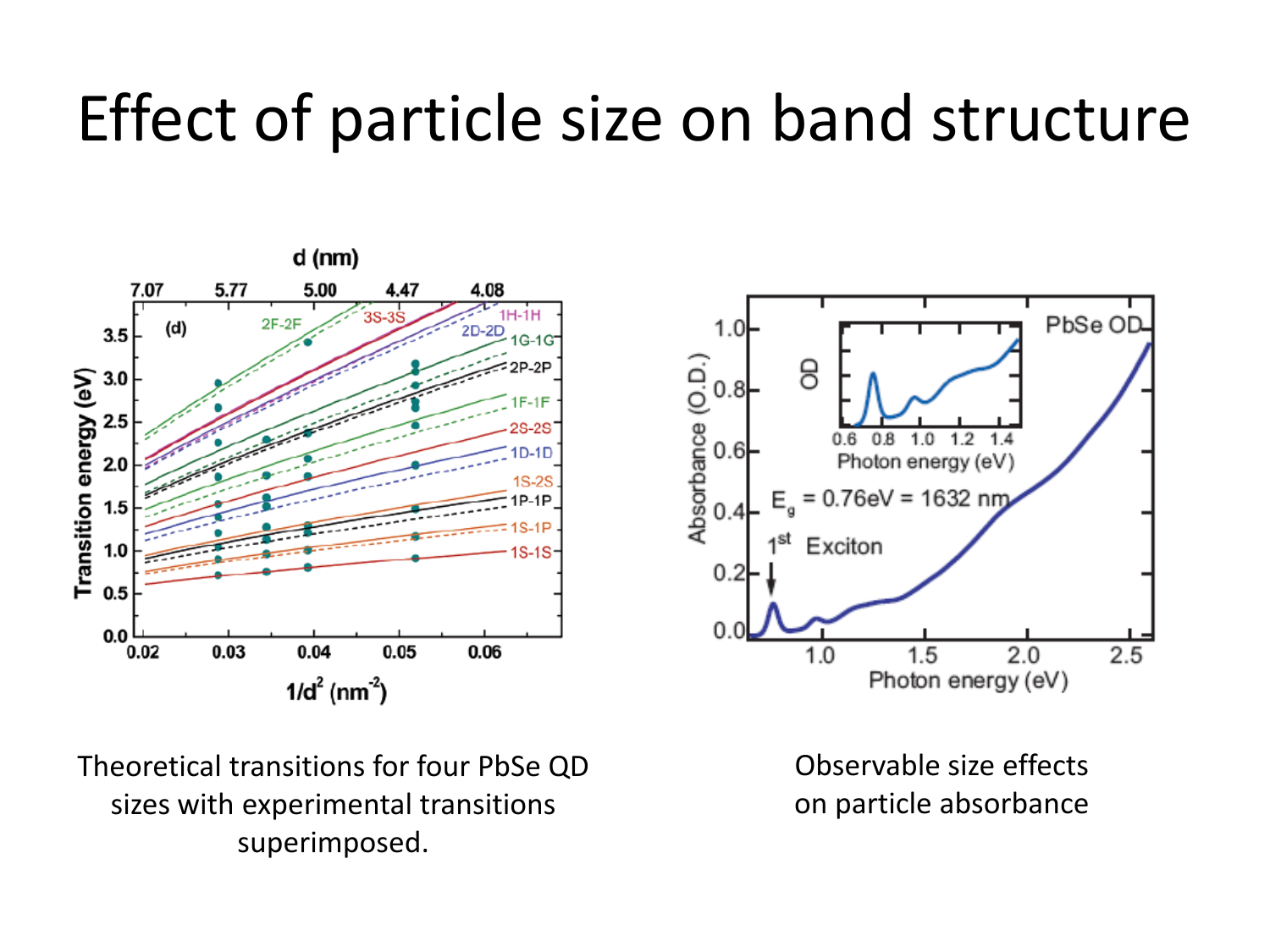#### MEG in semiconductor nanocrystals

Nanocrystal Semiconductors



- Tunable bandgap
- Phonon bottleneck
- Surface traps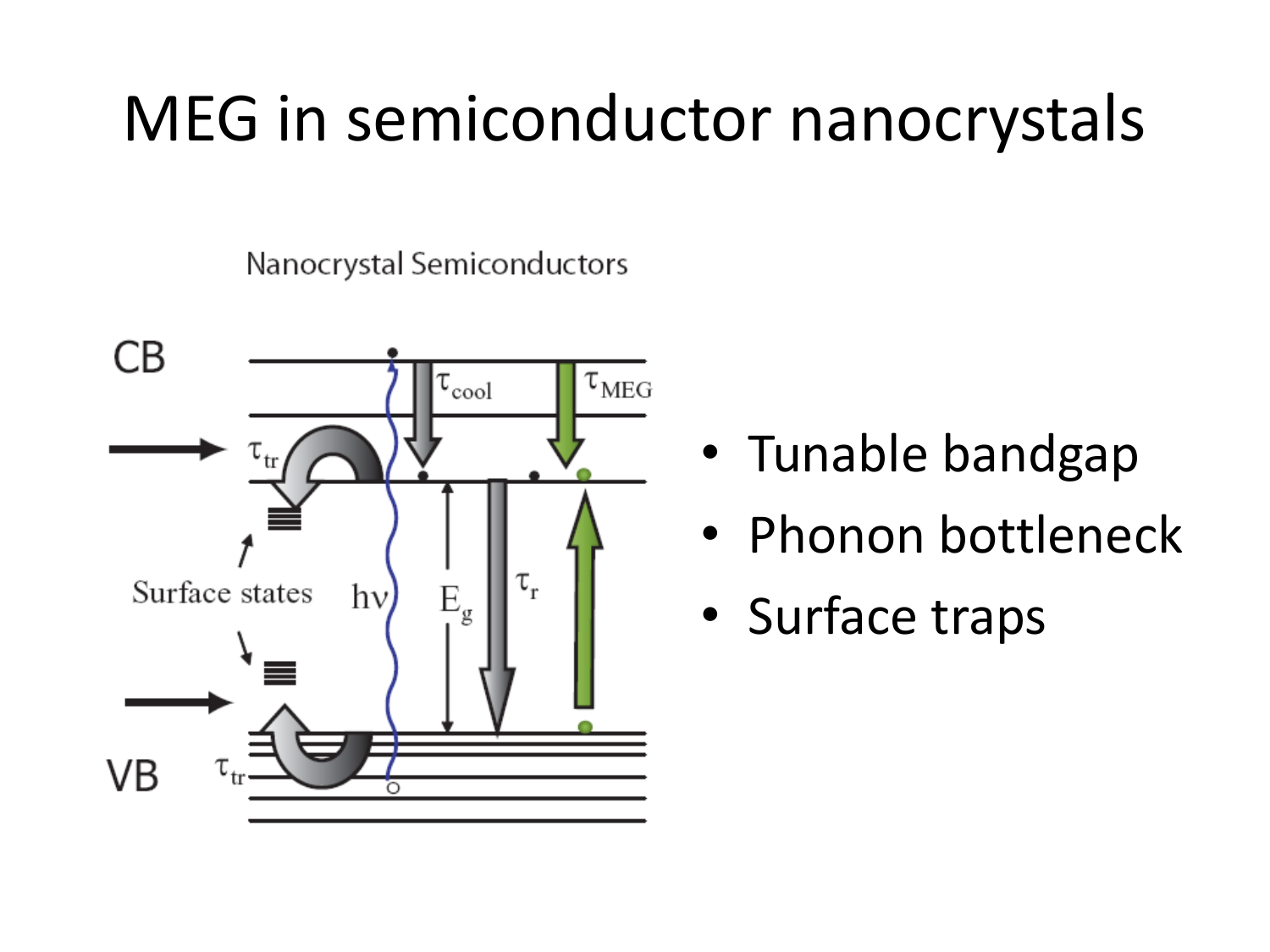## Femtosecond (fs) transient absorption spectroscopy

#### Step 1:

- Expose particle to short pulse (~200 fs) with  $E_{hv} > E_{g}$
- Measure absorbance

Step 2:

- Expose particle to short pulse (~1 ps) with  $E_{hv}$  <<  $E_g$
- Measure absorbance Experimental observation of



pulse and probe absorbance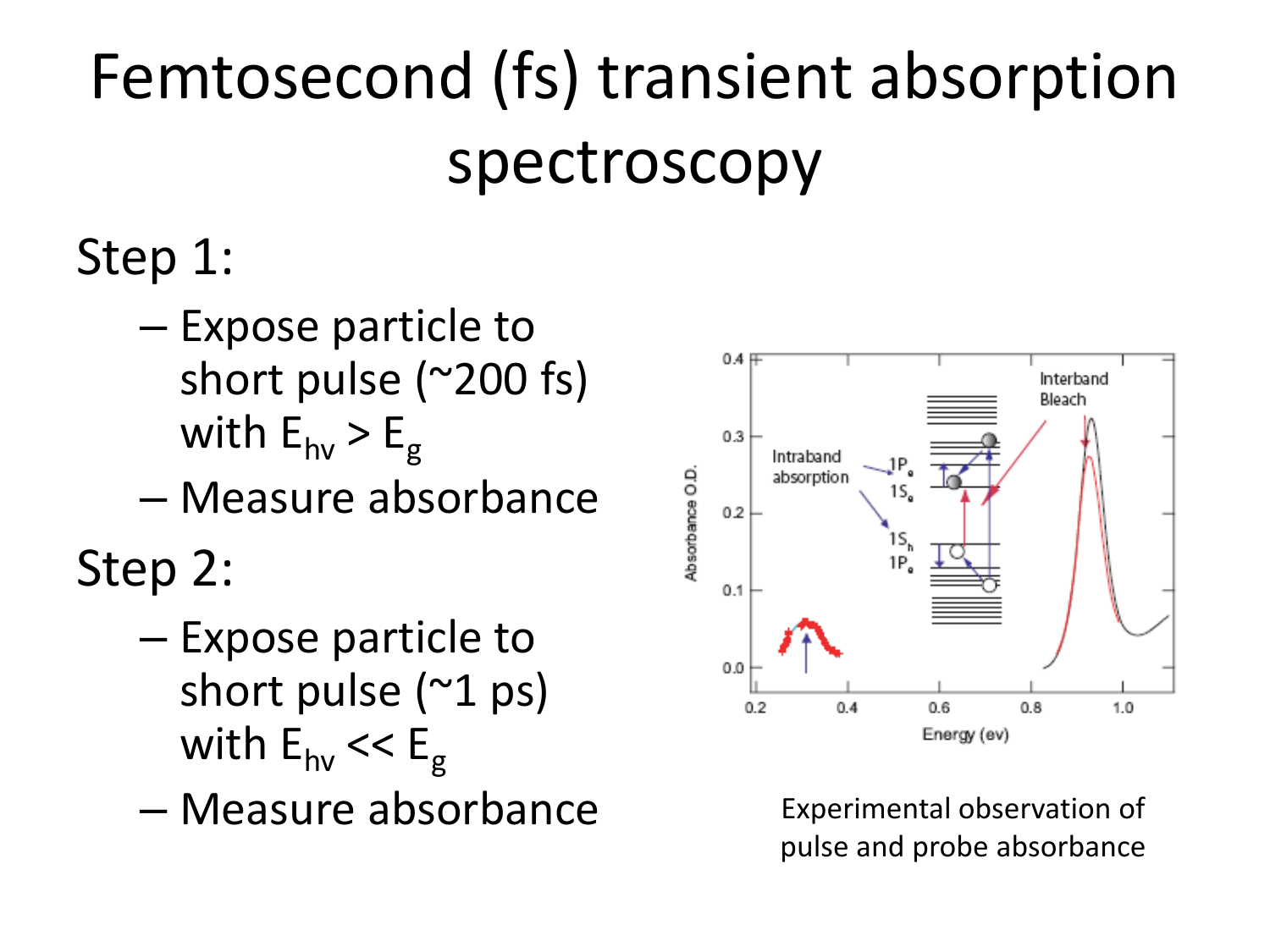# Exciton generation vs.  $E_{g}$



Exciton population decay dynamics obtained by probing intraband transitions

Quantum yield (QY) for exciton formation from a single photon vs.  $E_{hv}$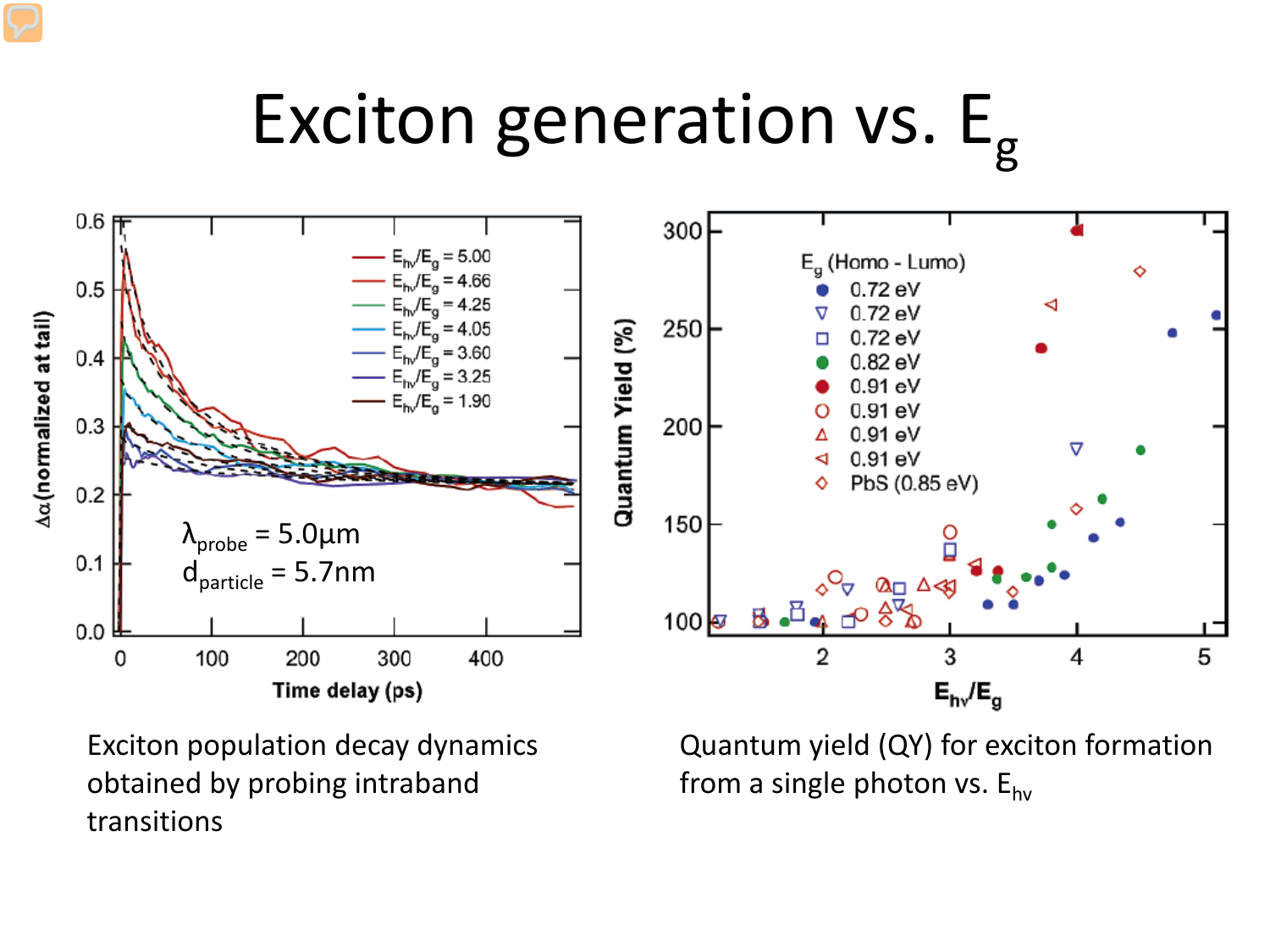### Competing effects: Cooling rate vs. particle diameter

– Electron cooling rate increases as size decreases

– Exciton lifetime decreases as size decreases

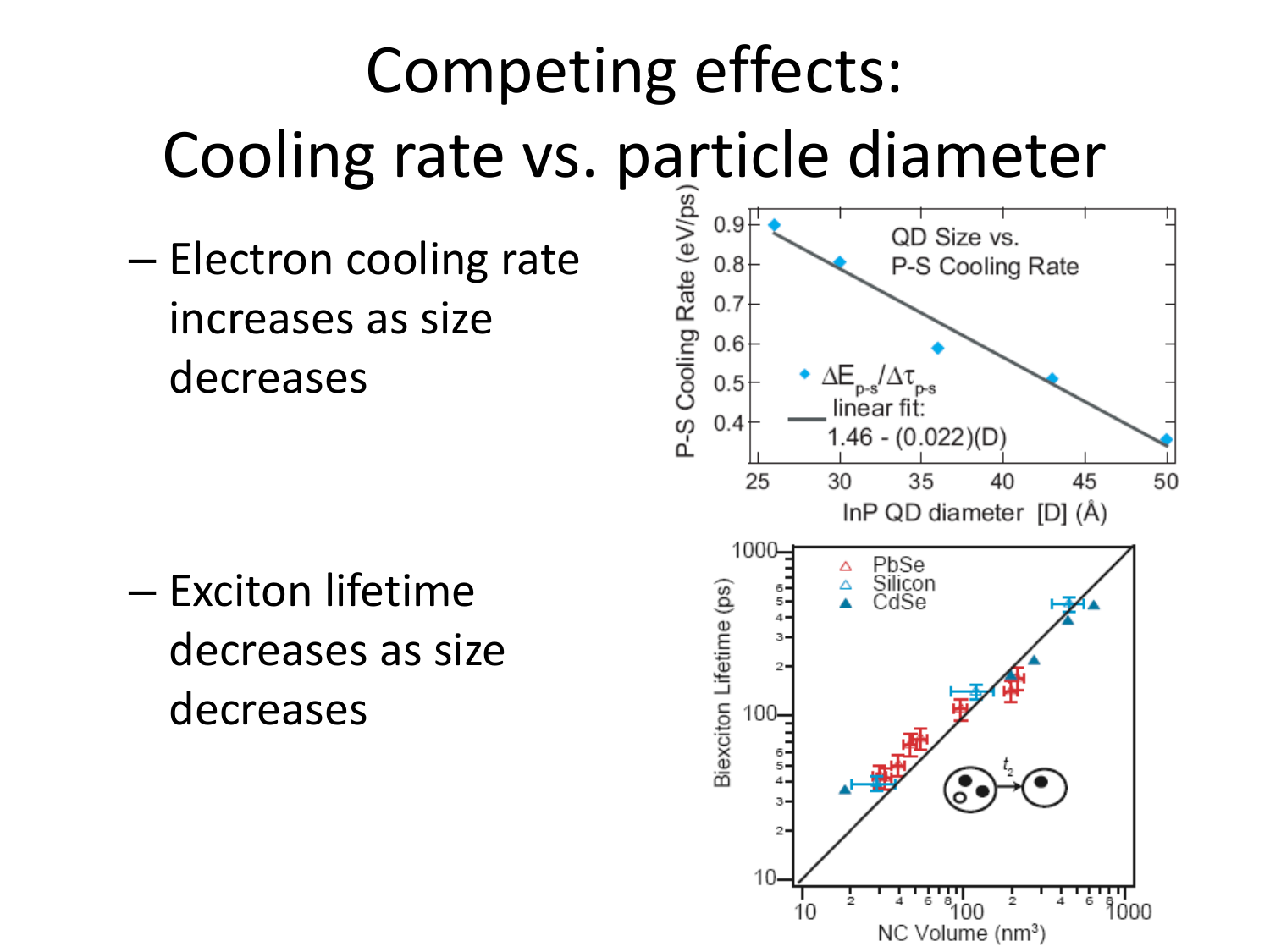#### State of current research

- Multiple exciton generation has been measured
- Carrier cooling rate has been slowed

- Toward potential applications
	- Must electronically couple NCs to their environment
	- High collection efficiencies must be achieved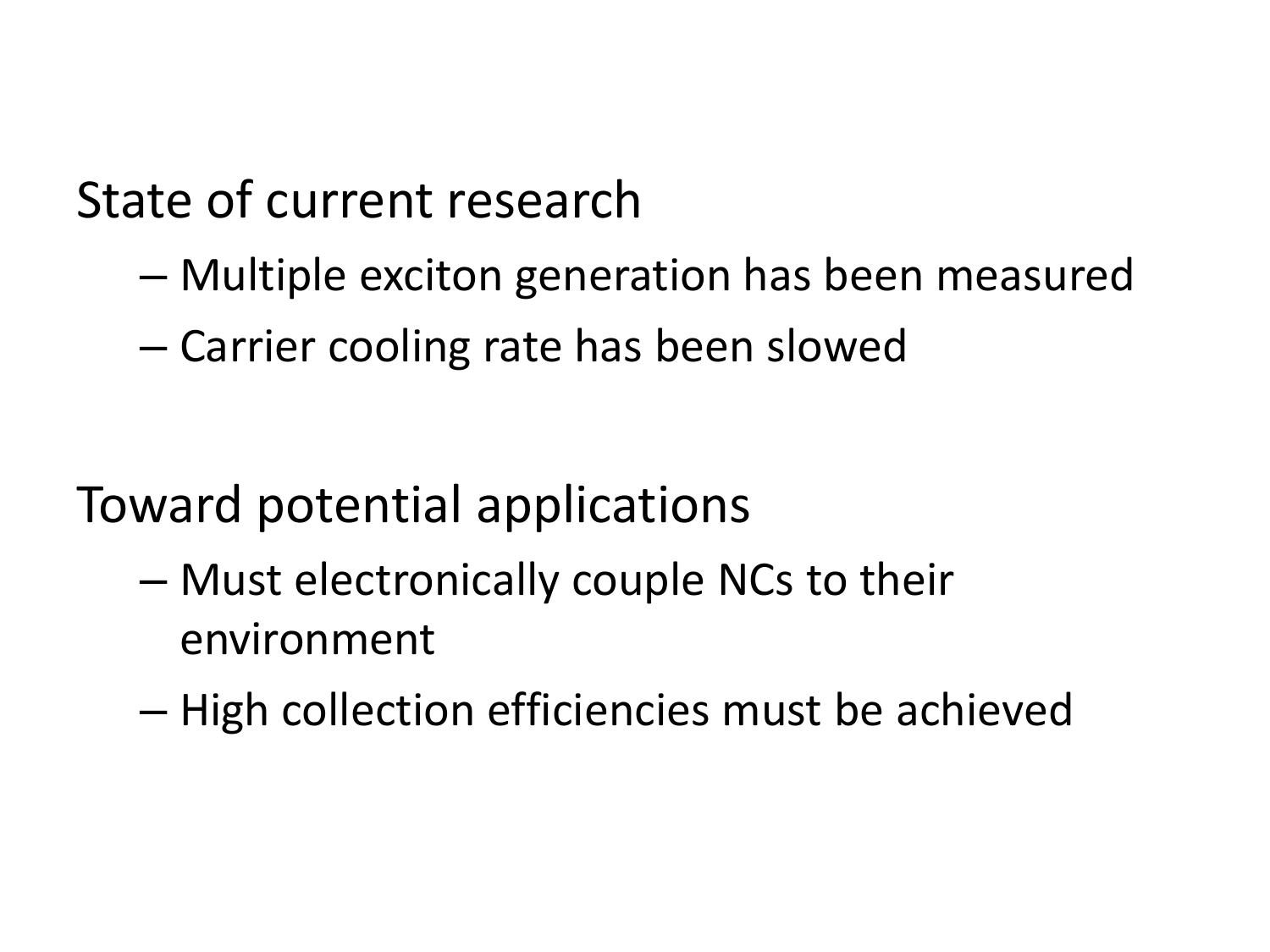### Schottky solar cells from NC films



- Simple device architecture (ITO/NC/Metal)
- High external quantum yields (EQE > 65%)
- Record short circuit currents (J<sub>SC</sub> > 21 mA⋅cm<sup>-2</sup>)
- Efficiency under solar illumination: 2.1%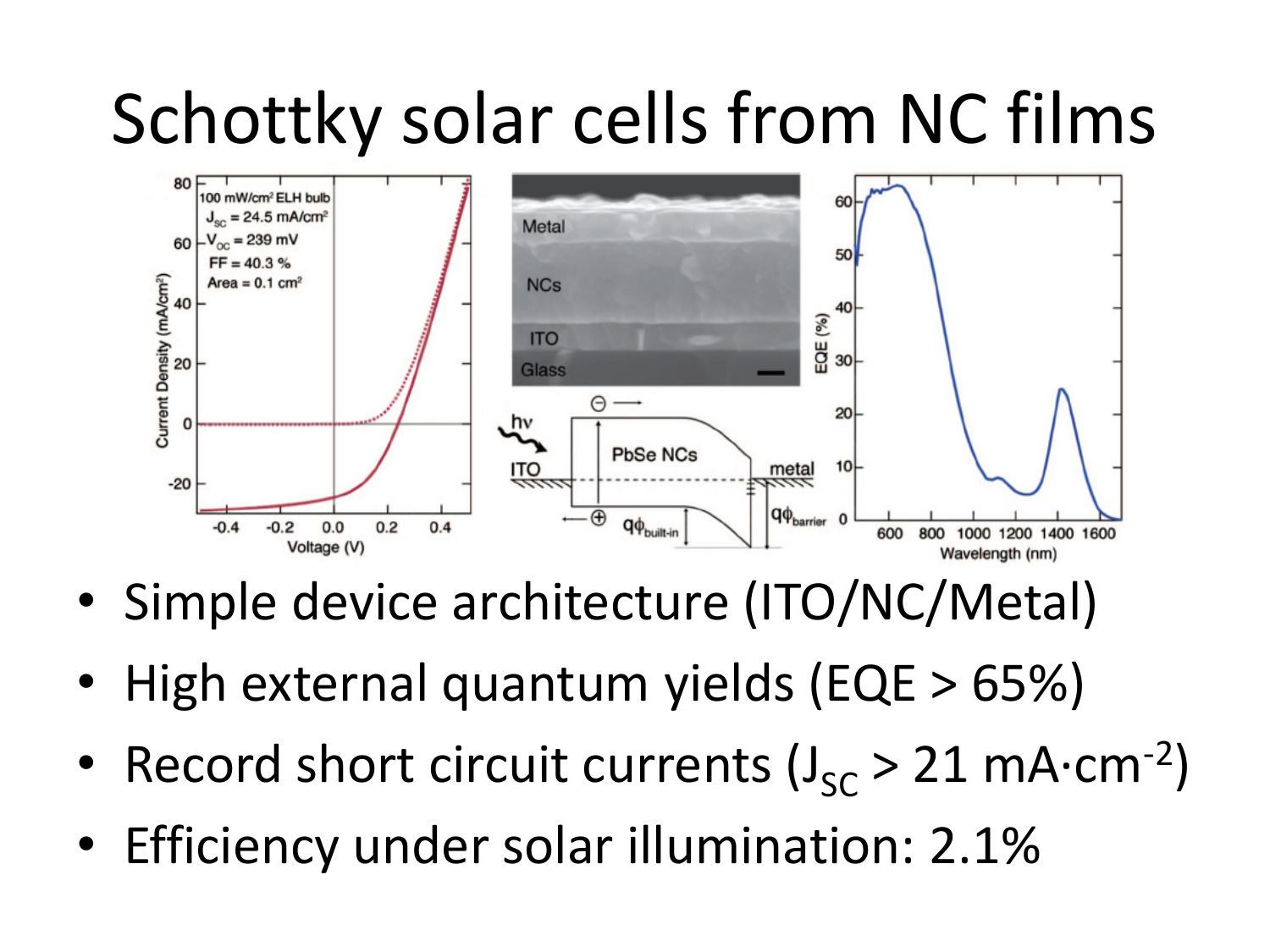## Conclusion

- Semiconductor NCs are an inexpensive alterative to silicon devices which have the potential to achieve EQEs greater than 100%
- Particle size and composition precisely determine both MEG rate and cooling rate
- Practical application of this technology will require better electronic coupling and more efficient charge capture